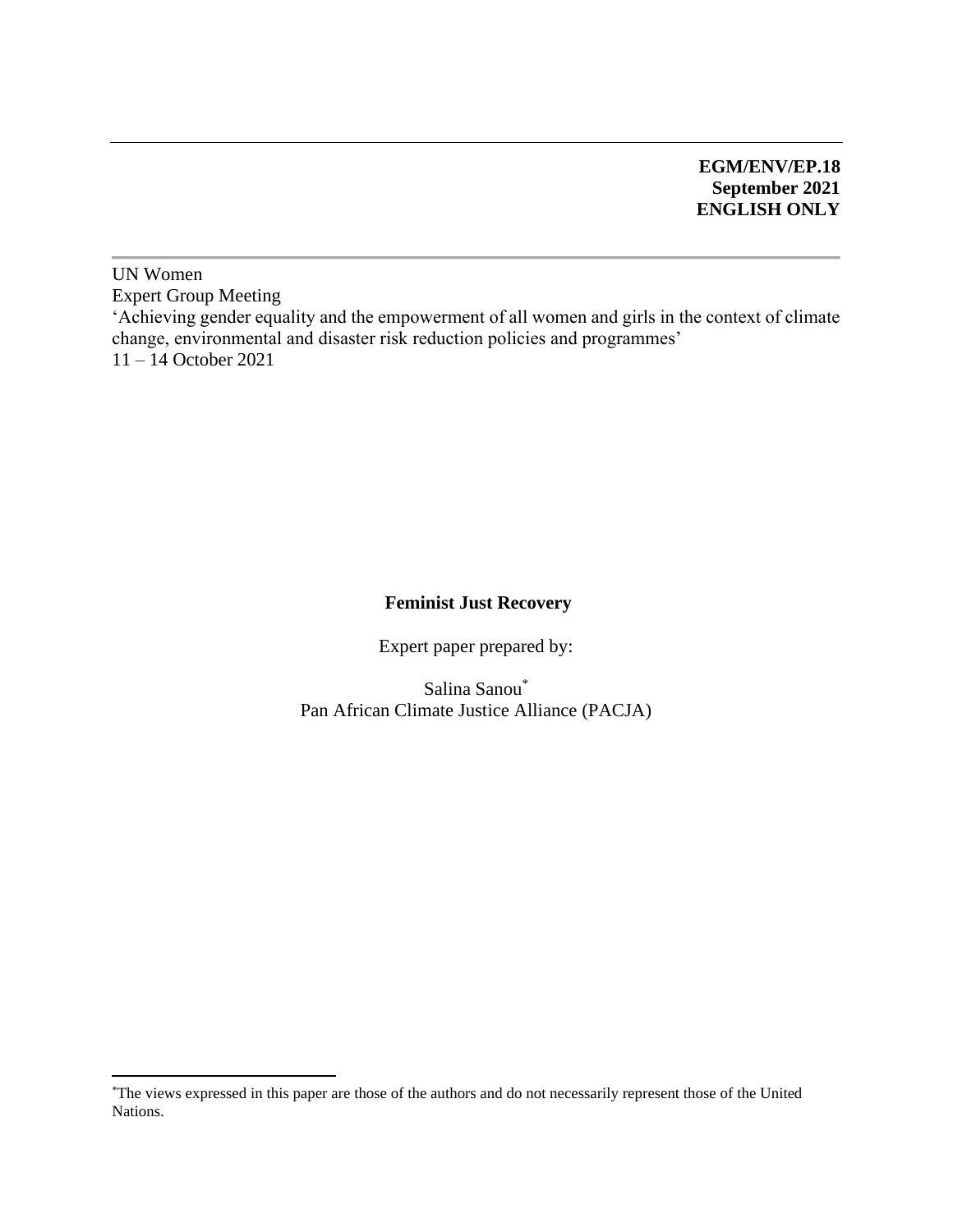#### **Background to Africa's Challenges**

Africa is the second largest continent in the world, covering 30,370,000 square kilometres, and hosting an estimated population of 1,308,064,000. The continent is home to the longest river in the whole world, the Nile which stretches from Sudan to the Mediterranean Sea.<sup>1</sup> Together with Asia, Africa's forecast indicates a high positive population growth in the following decades. However, in terms of economic development, Africa is still lagging behind. The challenge that Africa is facing currently is to counter the model that is advanced by international financial institutions that the global system of development brings universal economic growth.<sup>2</sup> In this research proposal we look at the impact of this global development model on peasants and workers in Africa and consider an alternative development model. Africa continues to supply the world economy with more than half of the diamonds, platinum, cobalt and over a third of strategic minerals such as vanadium, yet the continent is still mired in extreme poverty.

How are we to explain the persistence of poverty in Africa, given its abundance of natural resources? Despite the extraction and export of natural resources several countries in the dominant model have little to show in economic and human development terms. African countries are trapped in this perverse state of affairs which is often referred to as the "resource curse" or the "paradox of plenty".<sup>3</sup> For some analysts, the negative impact of this extractive model can be addressed through proper natural resource governance, conservative economic policies, increasing transparency and the participation of civil in an oversight role, as well as more social investment in communities where extraction is taking place. Environmental degradation is viewed as the inevitable cost of development. In this research project, we will examine this approach for its analytical and historical validity.

In most African countries, after some economic reforms and years of austerity, the promise of economic growth and prosperity has yet to be materialize. Not only does the economy stagnate, it is going through veritable underdevelopment with a triple crisis in water, energy and food (The WEF NEXUS) which has been worsened by years of drought due to climate change. As the global demand for raw materials continues to increase, Africa and the Global South generally, is going through a process of re-primarisation which has resulted in:

- loss of land for the majority of peasants and working class populations
- loss of food sovereignty which is associated with the large-scale export of grain as more land has been taken over for biofuel production, commercial livestock feed production and mineral extraction.

Dispossession of land and territories has created a new form of dependency and domination amongst the rural populations. Coupled with climate induced disasters cyclones, flash floods and droughts, the situation in Africa has resulted in socio-environmental conflicts linked to disputes over land and common

<sup>1</sup> <https://www.thoughtco.com/continents-ranked-by-size-and-population-4163436>

<sup>2</sup> Bush, R. (2008) Africa and Globalisation, Leeds African Studies Bulletin70 (2008), pp47-52

<sup>&</sup>lt;sup>3</sup> [https://www.tni.org/files/download/beyonddevelopment\\_extractivism.pdf](https://www.tni.org/files/download/beyonddevelopment_extractivism.pdf)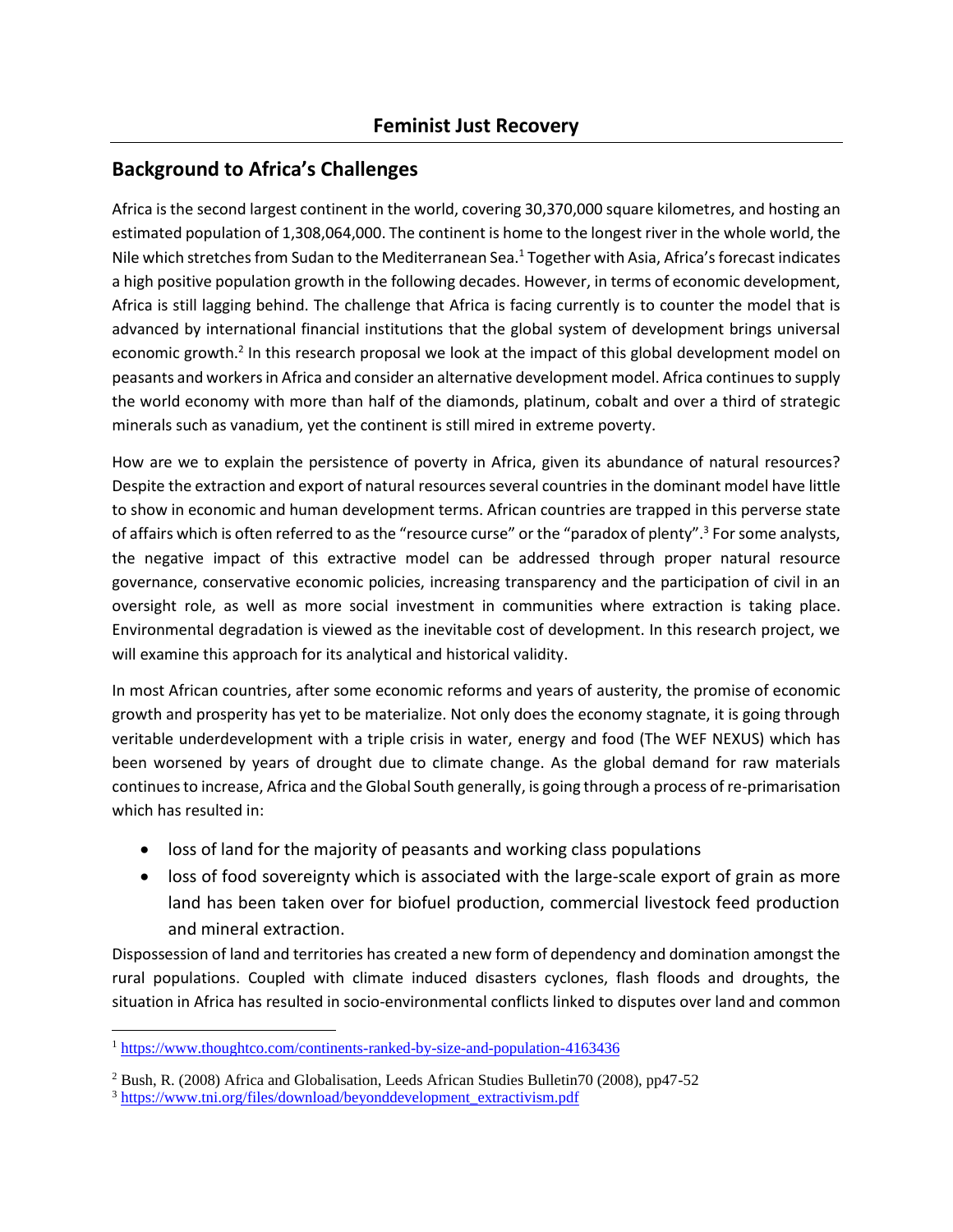goods. Women, as food producers, caregivers and as part of the working-class continue to carry this burden of climate-induced disasters, and at the moment, the burden of the social and economic impacts of the COVID-19 pandemic. Conflicts over land and other natural resources have intensified in Africa due to climate change and women are often at the centre of such conflict because most of African women's livelihoods are tied to the land. The socio-environmental conflicts currently taking place in Africa have ignited thought-provoking political and theoretical problems, and created divisions among some African critical thinkers.

# **African Women and the 'Twin Crisis'**

Africa and the whole world is devastated by the climate crisis and the COVID-19 pandemic. Both the pandemic and climate change impacts women differently and the impacts of both are felt much more severely by women in the Global South, particularly women in Africa. These crises have increased the already existing gender disparities in access to resources that can enable women to bounce back after a crisis. Across Africa, 40% of the COVID-19 cases (ranging from 35% in some of the countries, and South Africa leading with 55%) are women<sup>4</sup> and the World Health Organisation stated how the lockdown regulations heavily impacted on African women's access to health care services. In countries such as Zimbabwe, women failed to have access to adequate sexual and reproductive health services as health facilities were bloated with COVID-19 cases such that less women were able to access services such as having caesarean births resulting in a drop of 42% between the period of January and April 2020 when comparing to the same period in 2019<sup>5</sup>.

Most countries in Africa do not have social safety nets, instead, women end up carrying the load that governments are unable to carry. This is due to the gender roles that are prescribed to women. Women's household burden increased drastically during the COVID-19 pandemic as they carry the additional burden of child-care, child education and other household duties that have to be undertaken when families are forced to stay at home in order to contain the spread of the virus. Women had to subsidize a lot of the work that the governments must do such as the provision of social services, as the governments put in regulations that are gender blind. In regions such as Africa where the majority of women work in the informal and less formal sectors, the governments imposed COVID-19 regulations were again blind to the need for having gender lenses to the regulations. The definitions of what constitutes essential services leave out women as food producers, caregivers and informal workers. Therefore, women's work was destroyed in ways that impoverished the women as their informal workplaces were destroyed in order to allow society to 'physically distance' from each other. Most women's stalls were destroyed and labelled 'COVID-19 super-spreaders' as the people's markets where women can afford to occupy for business are often quite crowded because their products and goods are quite lowly priced as

<sup>4</sup> [https://reliefweb.int/report/world/who-concerned-over-covid-19-impact-women-girls-](https://reliefweb.int/report/world/who-concerned-over-covid-19-impact-women-girls-africa?gclid=CjwKCAjwn8SLBhAyEiwAHNTJbdfWtNyZCT77n2Xy06P6oL1aVztWOawhQamnuhBXdEoVaRDdU_gPFxoCw5QQAvD_BwE)

[africa?gclid=CjwKCAjwn8SLBhAyEiwAHNTJbdfWtNyZCT77n2Xy06P6oL1aVztWOawhQamnuhBXdEoVaRDdU\\_gPFxo](https://reliefweb.int/report/world/who-concerned-over-covid-19-impact-women-girls-africa?gclid=CjwKCAjwn8SLBhAyEiwAHNTJbdfWtNyZCT77n2Xy06P6oL1aVztWOawhQamnuhBXdEoVaRDdU_gPFxoCw5QQAvD_BwE) [Cw5QQAvD\\_BwE](https://reliefweb.int/report/world/who-concerned-over-covid-19-impact-women-girls-africa?gclid=CjwKCAjwn8SLBhAyEiwAHNTJbdfWtNyZCT77n2Xy06P6oL1aVztWOawhQamnuhBXdEoVaRDdU_gPFxoCw5QQAvD_BwE)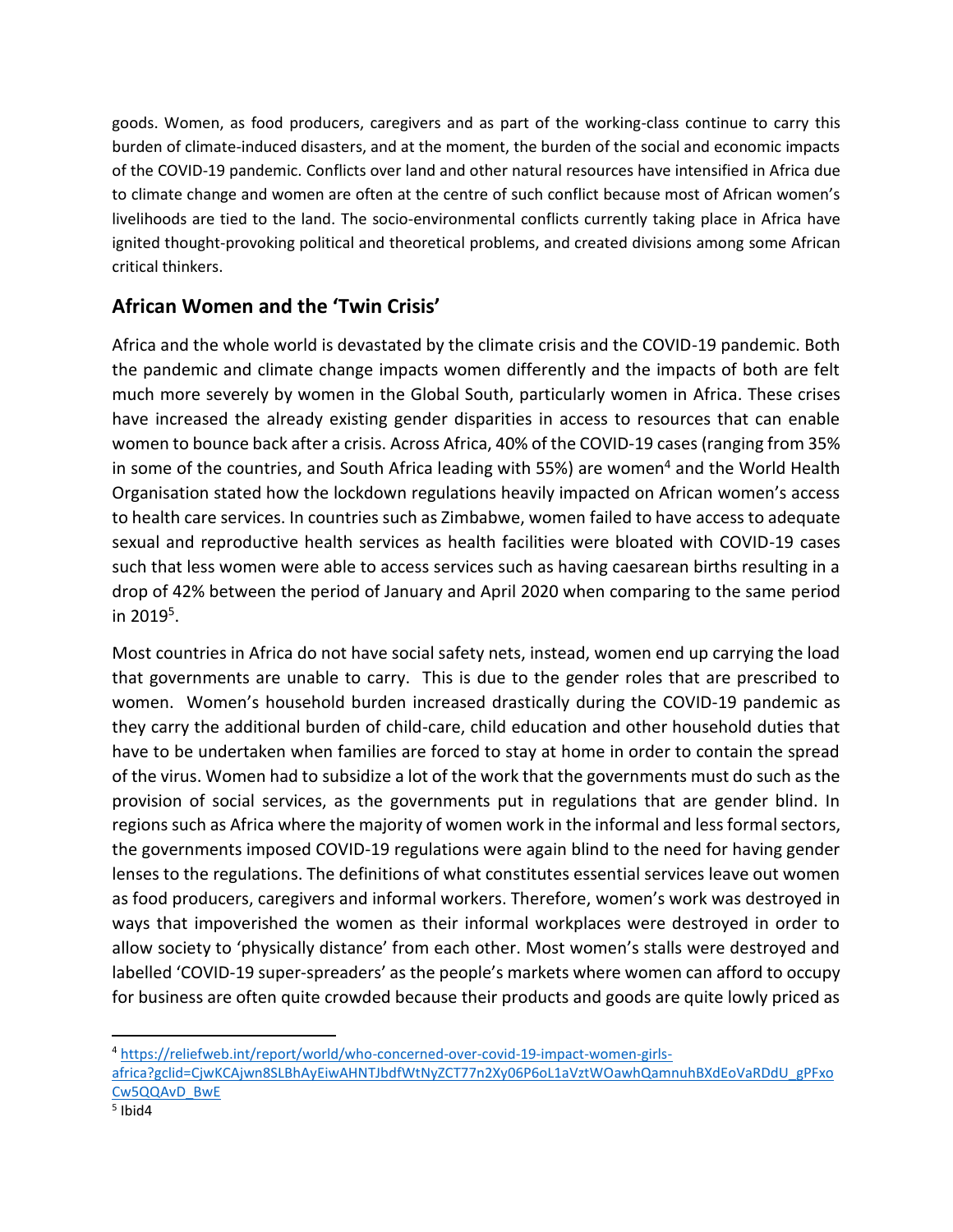most women do not factor in their labour costs when they calculate the selling prices of their goods. This makes their products affordable to the majority of the poor people.

### *Impact of the COVID-19 Regulations on Women's Livelihoods*

However, governments were blind to the fact that most women's incomes are tied to the informal sector, and closed down the women's markets without any rescue packages that are dedicated to the revival and rehabilitation of women's livelihoods and small businesses. The increase in carework was accompanied by increases in violence against women at the domestic level. This violence, which appears to be largely inter-personal violence should not be separated from the systemic injustice that women face. This systemic injustice constitutes structural violence against women which is quite a challenge to address as it results in harm but it does not have a clearly identifiable perpetrator as it is hidden in laws, cultures and beliefs which normalize the injustice, making it appear standard and natural. That women carry the household and carework burden has been normalized and naturalized by society yet there is nothing natural and normal about gender roles which take away women's productive time to unpaid social reproductive work. The climate-induced disasters and the COVID-19 pandemic increase women's burden in ways that impoverish women further. The structural forms of violence during the pandemic originate from political and economic deprivation of women as a social class. The general formula behind structural violence is the inequality and the uneven distribution of power in society that is created from the unequal power relations that exist.

The relegation of issues pertaining to, particularly within the cultural and legal institutions, has proved to be harmful to women and this harm became quite visible during the pandemic which came in the midst of a climate crisis.

# *COVID-19 made Visible Gender Inequalities*

Covid-19 is a global shock wave that hit society suddenly whilst at the same time opening up and making visible the gross inequalities that the Feminist movements have always exposed, struggling against, building Feminist narratives around, as well as disseminating the same information and knowledge about structural violence and systemic injustices for several decades. It is known that the short-term and expected long-term social and economic impacts of the COVID-19 pandemic are uneven and disproportionately distributed. This is mainly due to the glaring inequalities which governments have neglected to take note of or seek to understand their extent and gravity as well as the critical need for taking some radical action to address the injustices in order to save women from unfair and unequal treatment.

# *The Personal is Political*

The resemblances of what happened and what continues to happen during this COVID-19 pandemic and the Feminist discourses over the past yes are not coincidental, as the artificial divide between interpersonal violence which takes place within the private sphere or the family institution, and the structural violence which is perpetuated within the public sphere and is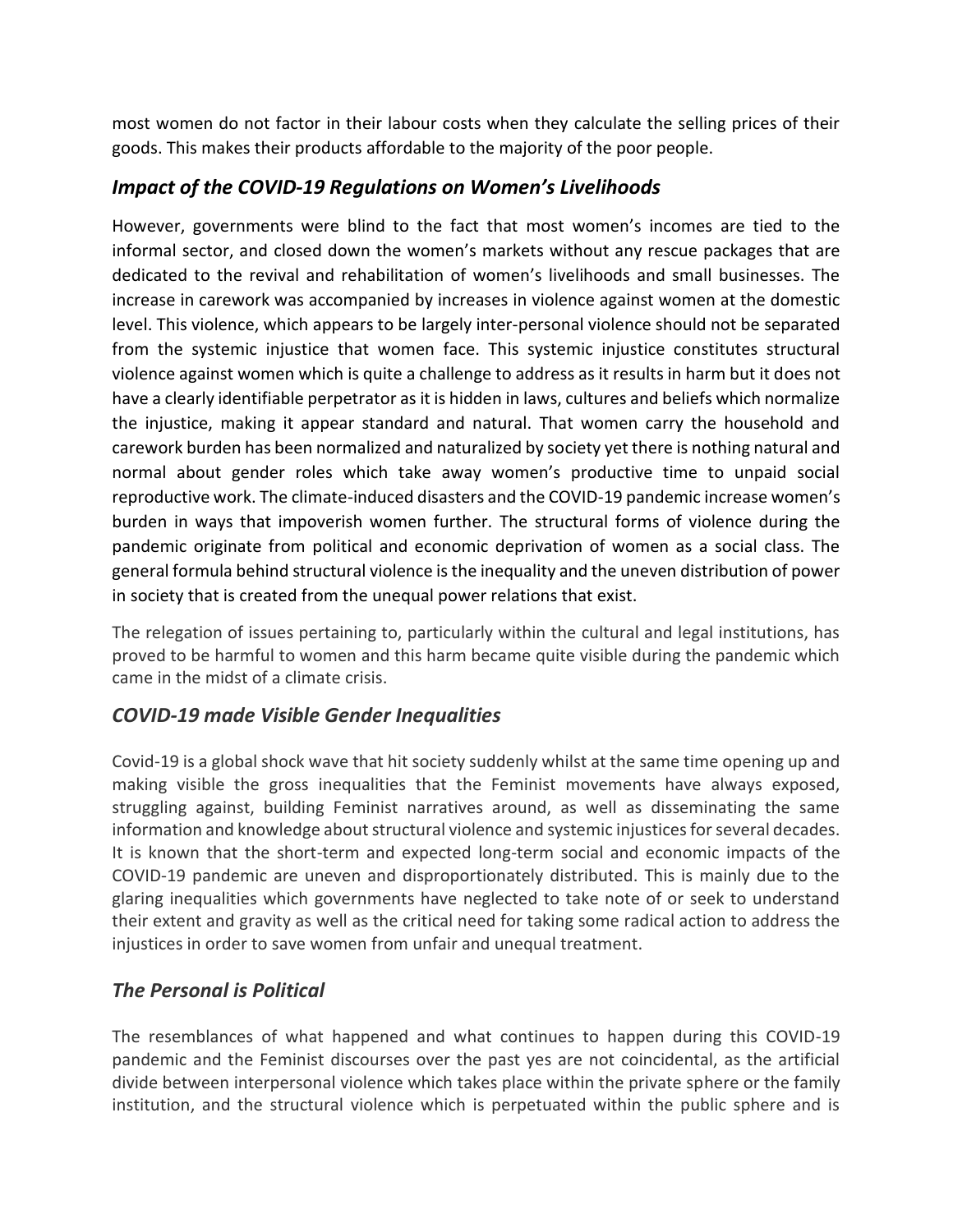largely invisible has been challenged and deconstructed. The violence that continues to intensify within the family institutions is a manifestation of the systemic injustices that are perfected in laws and cultures that women continue to experience.

The restrictions within the private sphere have kept back women in subordinate and subjugated positions, deprived them of their bodily autonomy, diminished their life chances, leaving them exposed to all manifestations of violence and oppression without any legal or societal recourse because both the laws and the dominant thinking is patriarchal. The climate crisis and COVID-19 brought to the open that the family is not a safe haven as often society is made to believe but is an arena of power contestations and the intra-household gender relations which are actually unequal power relations that are informed by patriarchal norms that are cemented by the existing legal frameworks and reproduced by the social and legal institutions.

#### *Towards a Feminist Just Recovery*

A COVID-19 recovery plan should take into consideration the unequal power relations that exist in society and put in place mechanisms to address them so that women do not continue to carry the unjust burden of the devastating impacts of the pandemic. The patriarchal legacy always comes into full play when there is a pandemic or a crisis such as the climate change-induced disasters and the COVID-19 pandemic as women's vulnerabilities, and household and carework burden increases exponentially within a system that does not protect women, and guarantee their rights. A fair and just Feminist Recovery plan should be comprehensive and offer a shift from rationalizing patriarchy. A just Feminist recovery should centre the needs of women and other vulnerable members of society, ensuring that their needs are met in ways that close the gender gap.

As previously mentioned that the climate-induced disasters that Africa as a continent continues to face have increased the vulnerabilities of women and the COVID-19 pandemic has added another layer of vulnerabilities, therefore a Feminist just recovery should take on board the continent's vulnerabilities to the climate crisis. The COVID-19 pandemic should not be treated in isolation from the other disasters that are taking place within the region but the recovery plans should acknowledge and seek to address the climate crisis and the impending debt crisis which disproportionately affect women. Women often have to carry the burden of systemic failures, particularly when governments fail to provide adequate social services. For example, during the COVID-19 pandemic when the health facilities were congested, women ended up taking care of the people that the health system could not absorb. Women nursed the sick and fragile members of society without due recognition and appreciation from institutions of government, and even the social institutions. Women's labour and contributions to society are unappreciated, undervalued and taken for granted. If the recovery plan does not recognize the contributions that women are making to the continuation of life in society and does not seek to redistribute the burden, there is the likelihood that the gender gap will widen instead of closing. For example, women's livelihoods were destroyed as a result of the lockdown measures and the majority of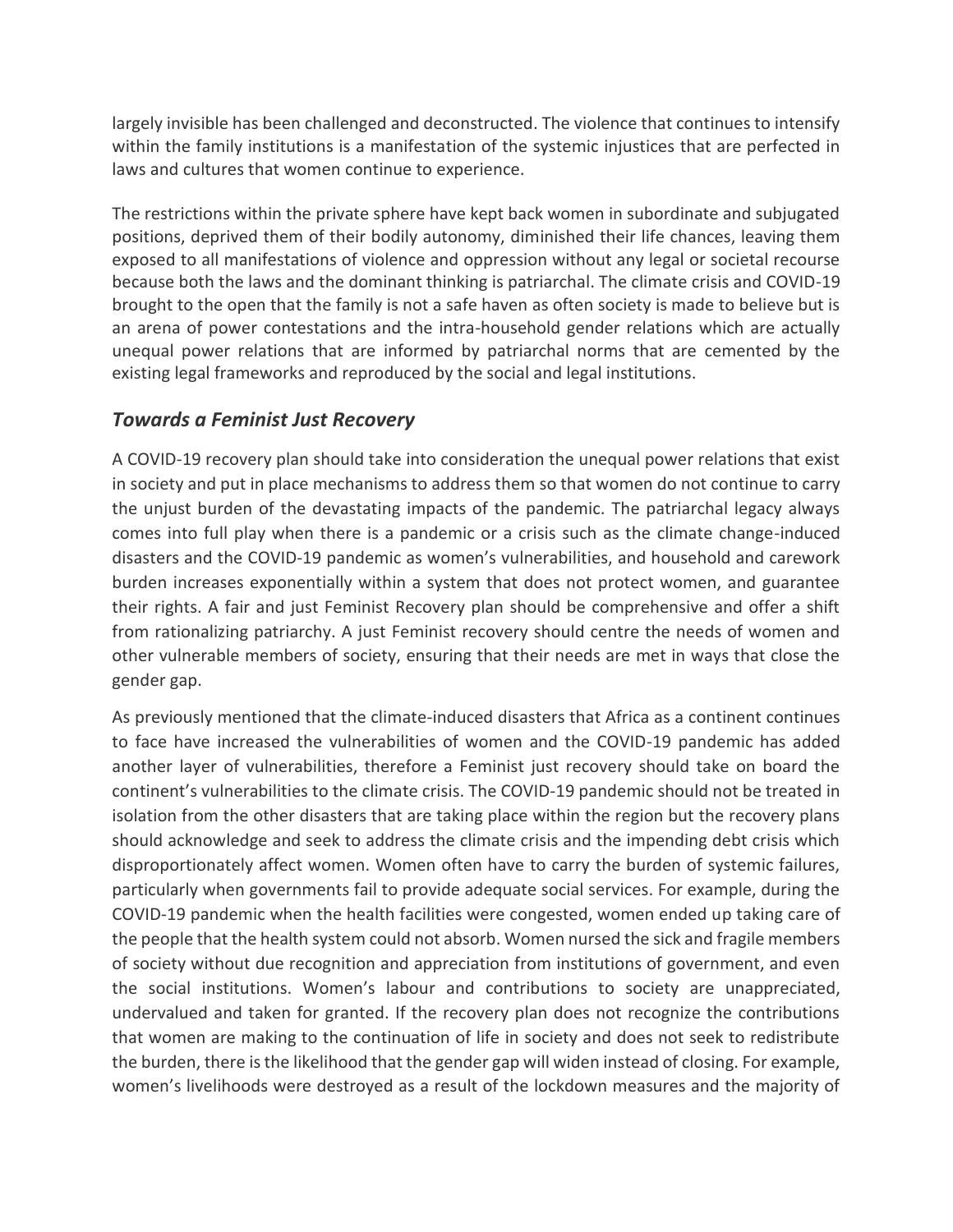women do not have the resources to rebuild their livelihoods. If the rescue packages that the governments are putting in place fail to cater for the less formal and informal operations that are run by women, then women will be pushed further into the periphery of peripheries. The just recovery plan should not reproduce the existing gender inequalities. In other words, the recovery plan should not go back to what is currently considered normal because the 'normal' is hinged on the exploitation of women's labour and subjugation of women's bodies. Structural violence is normalised and therefore, this 'normal' is the origin of the crisis. Society should roll back and work towards the achievement of justice - climate justice, gender justice, environmental and economic justice in ways that support the construction and strengthening of women's right to self-determination and bodily autonomy.

#### *The Feminist Demands*

The following are some of what should be included in a Feminist Just recovery plan that has to be adopted by governments to ensure that the recovery plans do not increase the already existing gender disparities:

*Rescue packages -* should be made readily available and accessible to women for the revival of their livelihoods. Access to these funds should be done in ways that are user friendly and presented in a format and language that women can be able to understand.

*Recognition of the informal sector/women's economies –* the recovery plans should acknowledge and recognise the informal sector and the women's markets as legitimate workplaces. If the need arises for the informal sector operations to be registered, the processes should be less bureaucratic, inexpensive and not restrictive for the women living on the margins of society.

*Value of women's labour –* women's contributions to society through their unpaid carework and household work should be recognised and given value. Women's unpaid work within, for example, the health services, provision of water and fuel for cooking and heating, educating children and looking after the elderly members of society should be valued, recognised and fairly compensated.

*Redistribution of carework –* women should be freed from part of the carework and other reproductive work, and that work should be redistributed to other members of society in ways that are just and equitable. This should allow women to also participate in productive work.

*Gender-just climate responses –* governments should recognise and appreciate that women are disproportionately affected by climate change, therefore the reconstruction after climate induced disasters such as droughts and floods which have become more frequent and more intense, should centre women's needs and aspirations. Disaster responses should restore women's livelihoods and lives in ways that are informed by principles of justice and protection of women's human rights.